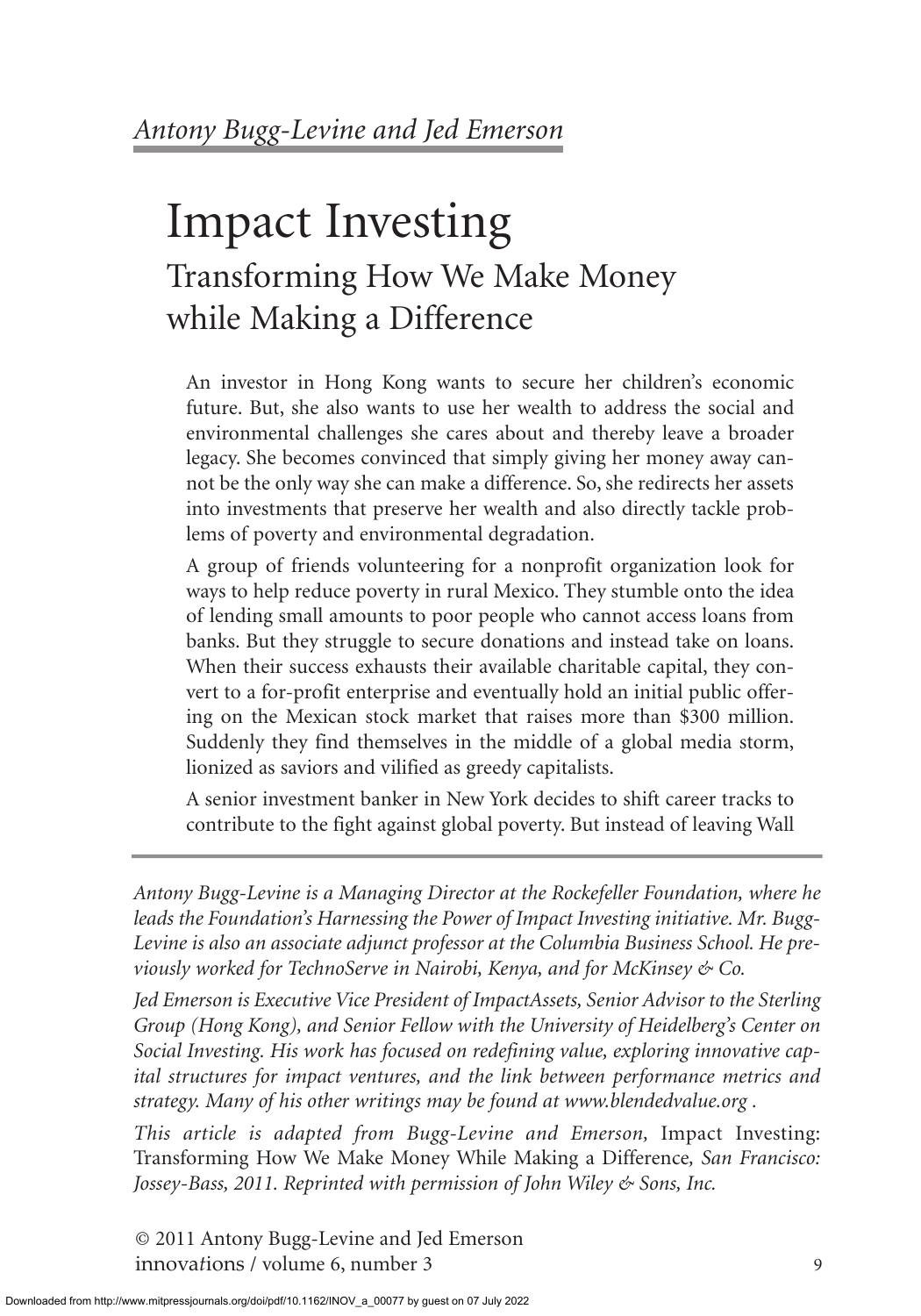Street to do it, she sets up a unit in one of the world's leading finance firms to provide banking services to enterprises around the world that tackle poverty. Within a week of the announcement of the unit's creation, nearly a thousand employees of the investment bank contact her to offer to collaborate in this work.

It's easy to miss these pioneers in the crowded and complex worlds of investment and traditional philanthropy. After all, a lot has been going on in both worlds recently. And perhaps these individuals are just eccentrics we can easily ignore—a few unimportant, barely visible ripples atop the sweeping current we so often find ourselves in these days.

We believe, however, that they are important. We believe these ripples are related and are part of a shifting tide. We believe these people are among the many pioneers in the rapidly evolving global industry of impact investing. Each of them is discovering a new realm of possibility in which they are maximizing the total value of their investments and organizations, and creating a high-octane blend of economic performance and sustained environmental and social impact. Moreover, their discoveries are upending a long-held and jealously guarded belief that profit-making and charitable activities must be kept separate in isolated silos of thinking and practice.

These investors and the strategies they are executing are the early signs of a long-forming undercurrent poised to reshape how society deploys its resources and solves its problems. As Robert Kennedy famously noted, even tiny ripples, when they are multiplied and brought together, can become a powerful current that sweeps aside the established order. Powerful in its simplicity, the idea of impact investing for blended value—that is, investment strategies that generate financial returns while intentionally improving social and environmental conditions—is disrupting a world organized around the competing beliefs that for-profit investments should only produce financial returns, while people who care about social problems should donate money in an attempt to solve these problems or wait for government to step in. But one person's disruption is another's opportunity. Impact investing pioneers are jumping into these fast-flowing waters, creating new enterprises, ideas, and approaches to match the aspirations of investors and entrepreneurs eager to harness the full power of their capital.

This article describes how the ripples created by impact investing are coming together, the disruption they are causing, and the opportunities they present. The global swell of impact investing is growing, as the dynamics that precipitated the movement gather force. We cannot predict what will happen when this tide crests, but those who develop the insights and strategies to prepare for the changes it will bring will be well served.

#### IMPACT INVESTING FOR BLENDED VALUE: A DEFINITION

The idea behind impact investing is that investors can pursue financial returns while also intentionally addressing social and environmental challenges. Despite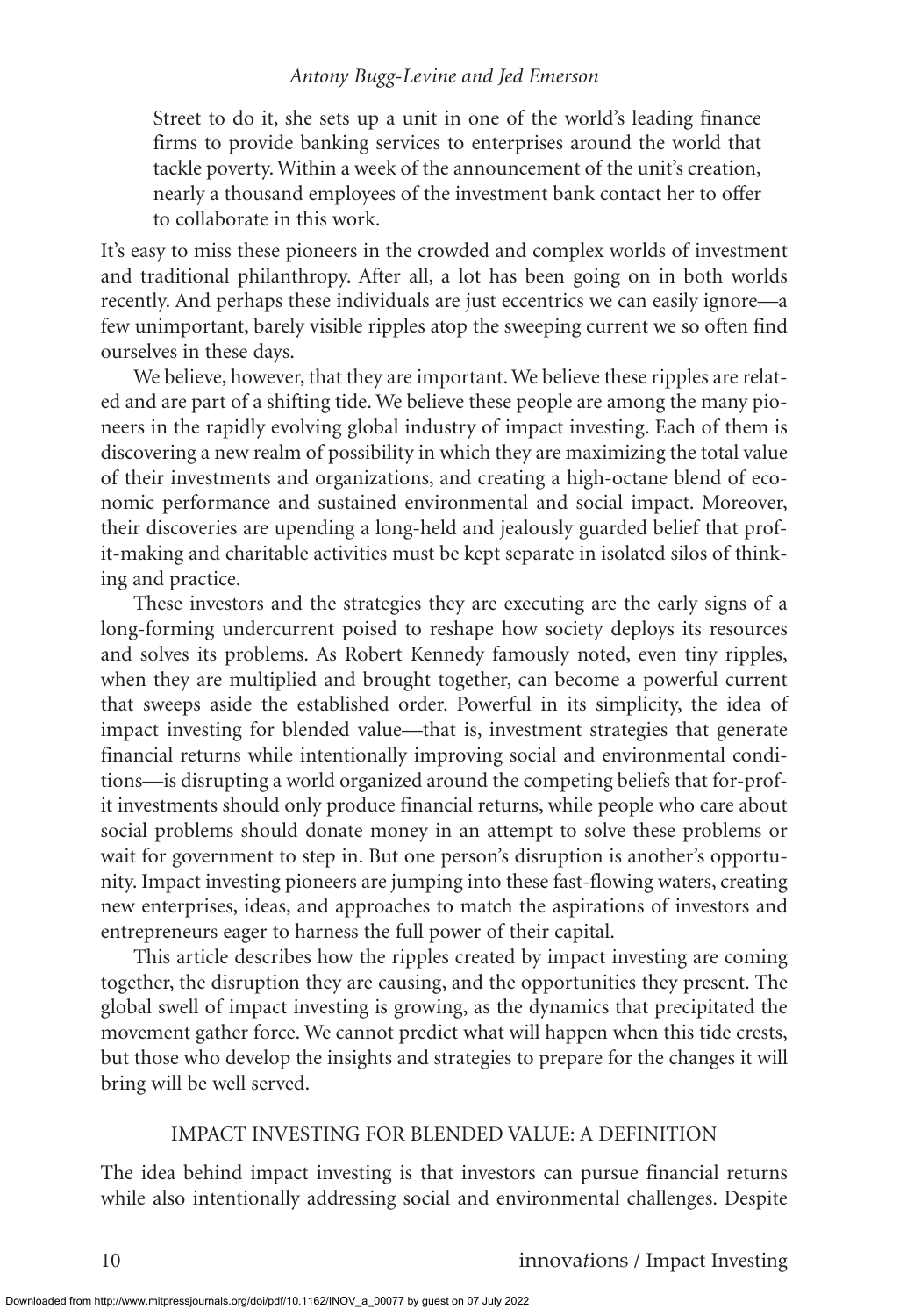## *Impact Investing*

this simplicity, or perhaps because of it, the concept can be threatening to some people. Many mainstream investors reject the idea that they should pay attention to the social impact of their investing, insisting such considerations are the domain of governments and charities. Most traditional philanthropists and policymakers in turn reject the idea that they should use their investments to advance their mission, or that businesses generating profits have a right to stand alongside philanthropists and civil society in the noble work of promoting equality and justice.

However, impact investing is not a modern aberration. The idea that our investment decisions can impact the wider world beyond generating financial returns did not begin when we first described "blended value" in 2000, or when we

convened the group that coined the phrase "impact investing" seven years later. In many ways, it reconnects with a centuries-old tradition that held the wealthy responsible for the welfare of the broader community. It is a story that goes back at least to the Quakers in 17<sup>th</sup>-century England, who sought to align their investment and purchase decisions with their values. It is also linked to Shaker congregations in Colonial America in the 1800s that

The idea behind impact investing is that investors can pursue financial returns while also intentionally addressing social and environmental challenges.

launched businesses aligned with their social values to fund religious communities. Its history touches upon the environmental movement of the 1970s, the antiapartheid divestment campaigns of the 1980s, and the more recent movements advocating fair trade consumer goods and socially responsible investments. In one form or another, aspects of impact investing have been playing themselves out on the global stage for centuries. What we see now is simply its latest iteration that links economics with the social and environmental aspects of the human experience.

What *is* new is that impact investors are profoundly optimistic about the role business can play in advancing the common good and the leverage social enterprises can achieve by employing financial tools. We see business practices as a powerful force that can be harnessed for good, rather than a necessary evil that must be curtailed. This optimism is not ideological: we are not capitalist triumphalists eager to spread the gospel of free market greatness to the far corners of the world. We also are not ignorant of the limits of market-based strategies in effecting social change. However, we have observed what is going on in diverse corners of an increasingly connected planet, and cannot help but marvel at how many people in both rich and poor countries enjoy a better life because of successful profit-seeking investment.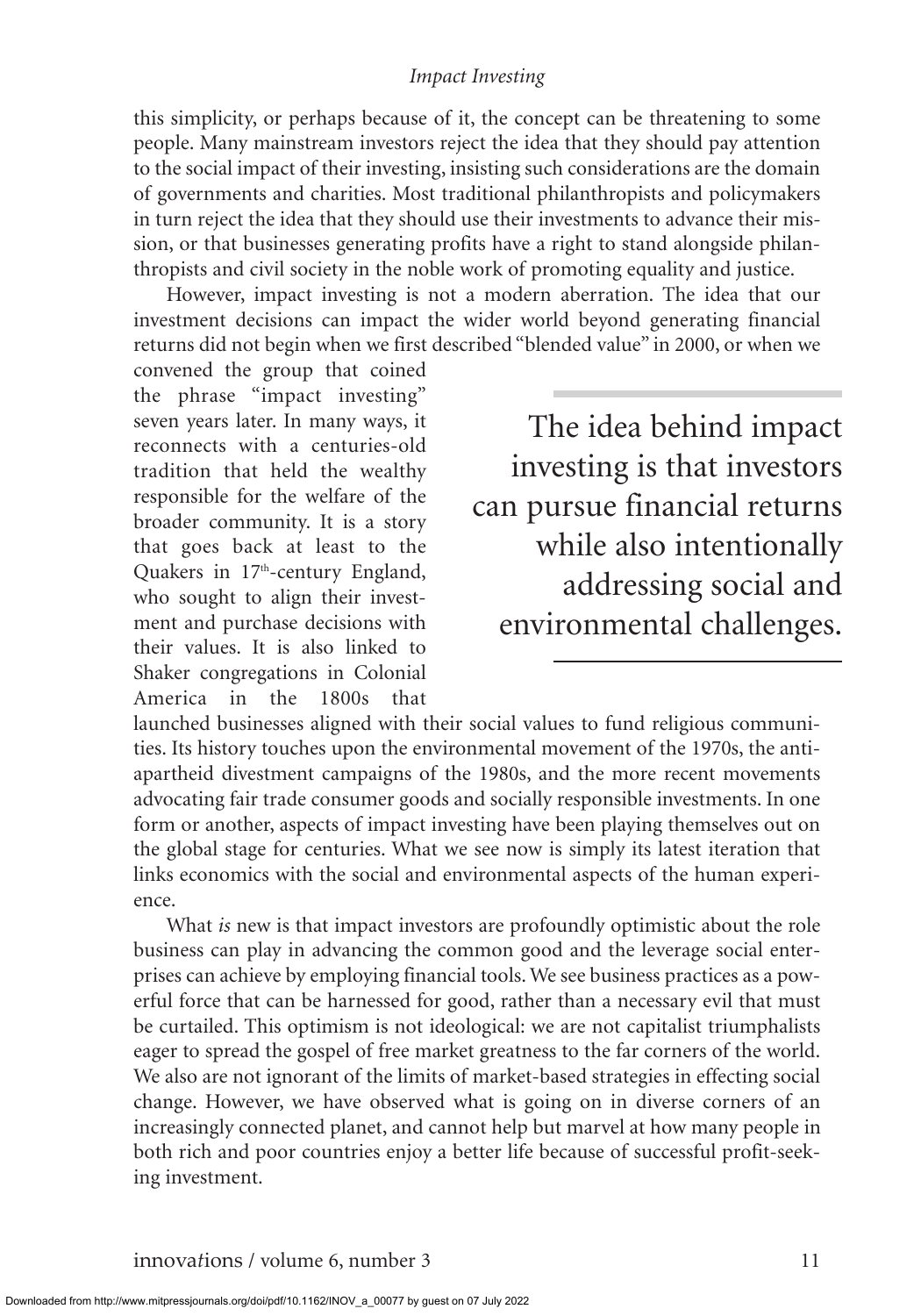We also know new challenges require new approaches. Every one of us is confronting the shared reality that regardless of who holds political office or what the latest social trend is, our social and environmental challenges are too vast and our financial resources too limited for our current approaches to work. We can no longer afford to waste capital and talent by organizing ourselves around the separate poles of financial return and social good. Blended value offers a new way to integrate our activities around the recognition that we do not seek *either* wealth *or* social justice: we seek both.

Humans are neither purely economic creatures nor purely social beings. By extension, all of our organizations have elements of financial, social, and environmental performance embedded in them, regardless of whether they are for profit or nonprofit. The sooner we recognize that and organize our public personae and institutions around this basic truth, the sooner we will be able to move beyond the bifurcated approaches to both investing and social change that have dominated our world over the centuries. These approaches have locked us into so-called solutions that have failed to consistently move our communities toward a sustainable, just, and personally powerful future.

#### WHAT'S IN A NAME?

The term "impact investing" came out of discussions among a group of investors and industry pioneers in 2007. They were early investors in green technology and the first institutional investors who placed equity into microfinance funds. They also had launched creative loan structures for low-income housing developers in U.S. cities and were managing public equity investments on a sustainable basis. What united all of them was an interest in assessing the potential and real performance of their capital through more than a passive financial lens. They wanted to use their capital to do something positive.

The terms in use at the time did not precisely capture these investors' interests. "Socially responsible investing" and "ethical investing" seemed burdened with moral obligation, personal judgment, and a history of screening that focused on what type of firms to avoid. "Sustainable finance" seemed narrowly focused on environmental concerns rather than on the broader array of social justice and development issues, and it also seemed to muffle the excitement these investors felt about their possibilities for meaningful investment. And although "community development finance" resonated with some Americans, it did not capture the breadth of the global investing in which these actors were engaged, did not connect with locally focused investors outside the United States, and did not reflect the premium many investors place on environmental issues or investment opportunities.

"Impact investing," however, evoked the optimism and action orientation of this group. The term provided a broad rhetorical umbrella under which a wide range of investors could huddle. The microfinance investor, the green-tech venture capitalist, the low-income housing lender: all could now see their affinity within a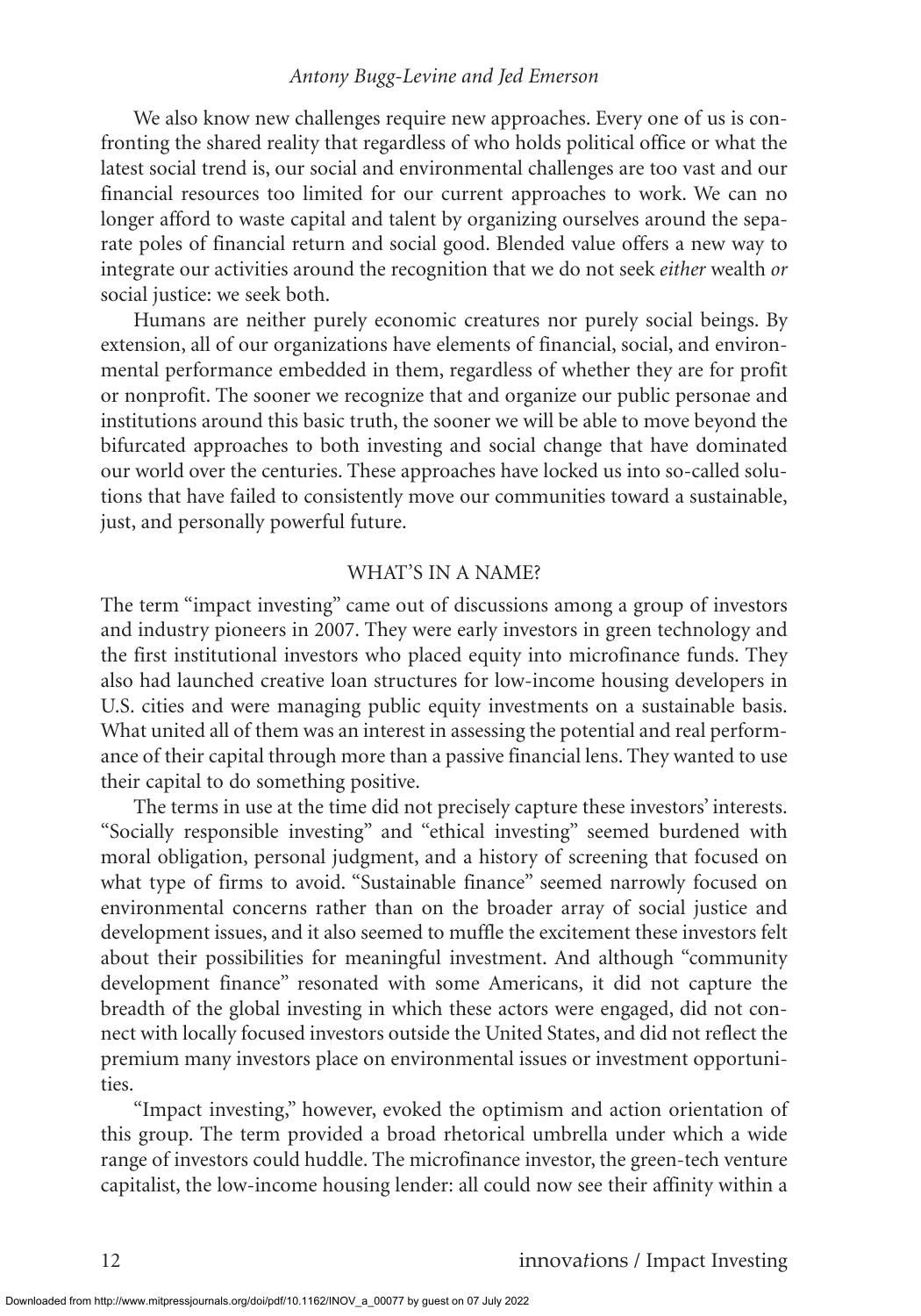### *Impact Investing*

broader movement and begin to collaborate to address the similar challenges they faced. With its intentional double meaning, the term also cast a wide net. Some impact investors are content just to make investments that directly create a social and environmental impact. Others want their investments ultimately to have an impact on how all investment is conducted. The term has also resonated with a new set of investors who have sensed a desire to integrate their investment and philanthropy but previously lacked the language to articulate it.

#### WHAT IS AN IMPACT INVESTMENT?

Defining exactly what is (and what is not) an impact investment has become increasingly important as the term has taken off. And, unfortunately, many people approaching this task are still locked into old language and mindsets. They are accustomed to orienting themselves around financial return, and therefore define impact investments as below-market-rate investments that trade off financial return to make a social impact. Although these investments certainly form part of the impact-investing universe, the heart of the movement is the reorientation around blended value as the organizing principle of our work: using capital to maximize total integrated value with multiple aspects of performance.

For now the industry is coalescing around a definition that focuses on intention and on the attention investors pay to blended value returns: impact investors intend to have a positive impact as they generate financial return, and to manage and measure the blended value they create.<sup>1</sup>

What does this mean in practice?

All investments are capable of generating positive social impact, but some are closer to the action than others. Public equity investors can generate impact, for example, through a shareholder advocacy campaign, and investors pursuing this approach have had a meaningful impact on some corporate practices. Indeed, virtually all the impact investors we know put a portion of their portfolio in impactoriented public equity funds. In this way, impact investing is a strategy across all asset classes. However, the shortest line we can draw between our investment choices and their social impact is to place capital directly into companies and projects, and to make loans and private equity investments as the vehicles to do so. Therefore, the impact-investing movement tends to focus on private equity and direct lending because of the unmatched power these investments have to generate social impact.

Of course, not all venture or private equity investments are impact investments, even when they seem to focus on high-potential sectors or geographic regions. Simply putting capital to work in a poor country does not qualify an investor as an impact investor. Funds and firms earning a seat at the impact investment table are focused on strategies that intentionally seek to uplift rather than to exploit poor customers, and they treat impact measurement as a central business management practice, rather than as an afterthought to use for external reporting and marketing. Furthermore, a clean energy investment that inadvertently destroys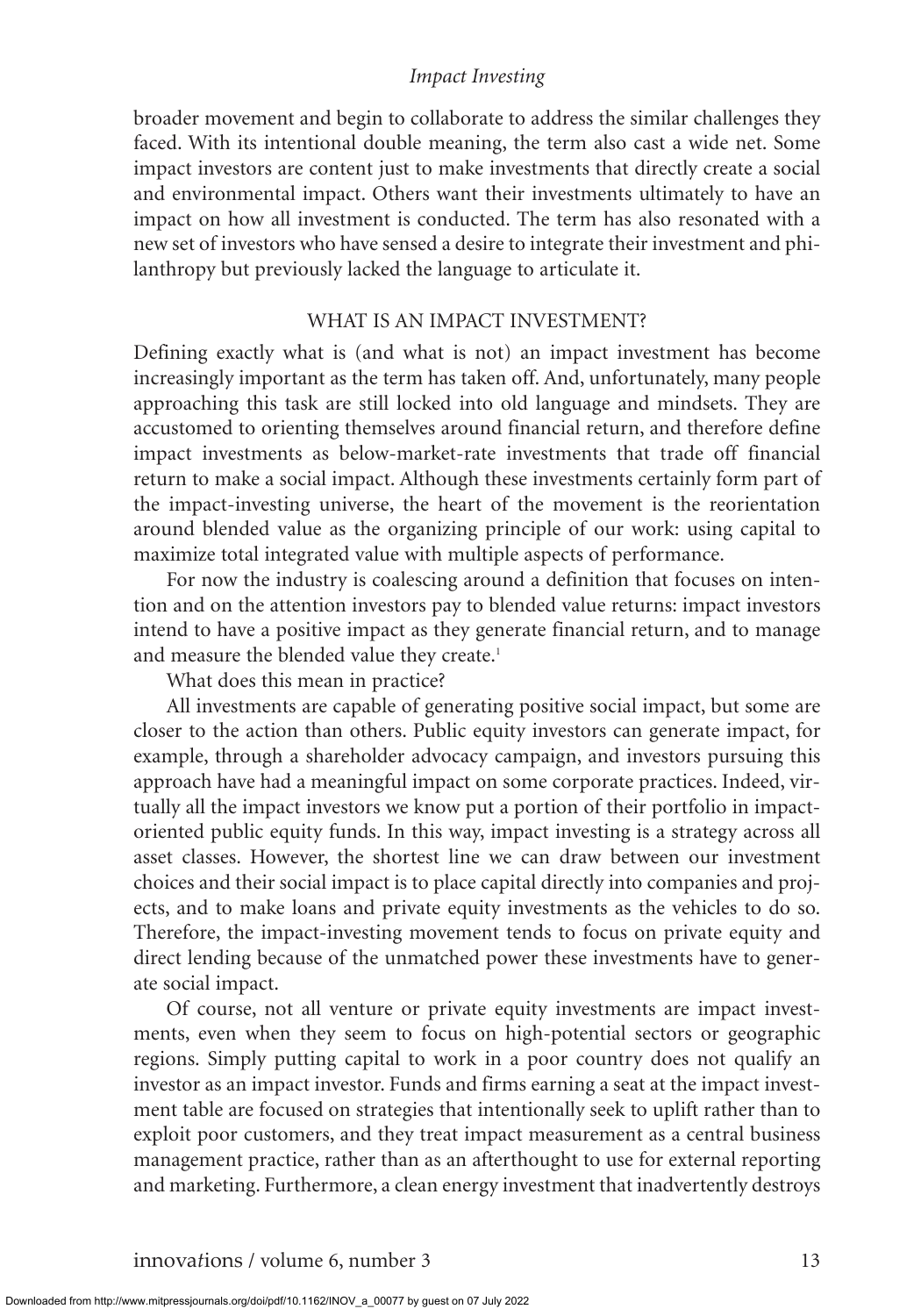critical habitat could destroy rather than create value, and therefore does not qualify as impact investment. These distinctions matter to impact investors who are developing strategies to allocate capital where it can generate integrated, blended value.

#### WHAT IS BLENDED VALUE?

If impact investing is what we do, blended value is what we produce.<sup>2</sup> Value is what gets created when investors invest, and the recipient organizations pursue their mission. All organizations, for-profit and nonprofit alike, create value that has economic, social, and environmental components. All investors, whether market rate, charitable, or some mix of the two, generate all three forms of value. But somehow this fundamental truth has been lost to a world that sees value as being only economic (created by for-profit companies) or social (created by nonprofit organizations or government). Most business managers and investors, by failing to manage for blended value by developing an intentional strategy, miss out on the opportunity to capture their total value potential.

The concept of blended value reintegrates our understanding of value as a nondivisible combination of the three elements: economic, social, and environmental. Blended value is more than just something we can achieve by adding up its component parts because it is more than the sum of the parts of a triple-bottomline analysis: it is its own distinct force to be understood, measured, and sought. At the same time, blended value does not mean the component ingredients of value creation lose their unique attributes and characteristics. It is not a weaving together of separate parts but a recombining of core elements that, through their natural integration, are transformed into a new, stronger, and more nuanced organizational and capital structure. Blended value is the recognition that capital, community, and commerce can create more together than the sum of the three independently, and it is less a math exercise of zero-sum pluses and minuses than a physics equation of an expanding universe of investments in organizations, people, and the planet.

#### **The Coming Disruption**

Impact investing has gained a foothold following a historic period of upheaval in the capital markets. In fact, the financial crisis of 2008 precipitated the largest impact investments of all time. Just like pioneering impact investors, governments around the world recognized the need and opportunity to go beyond making donations in their scramble to protect jobs and social stability by shoring up private companies. They invested tens of billions in loans, equity investments, and guarantees—the basic tools used by impact investors. And the forces that set off the first ripples of the impact investing movement continue to grow:

• With increasing intensity, wealthy investors and philanthropists have become impatient with old approaches in the face of intractable and increasingly visible environmental damage and poverty.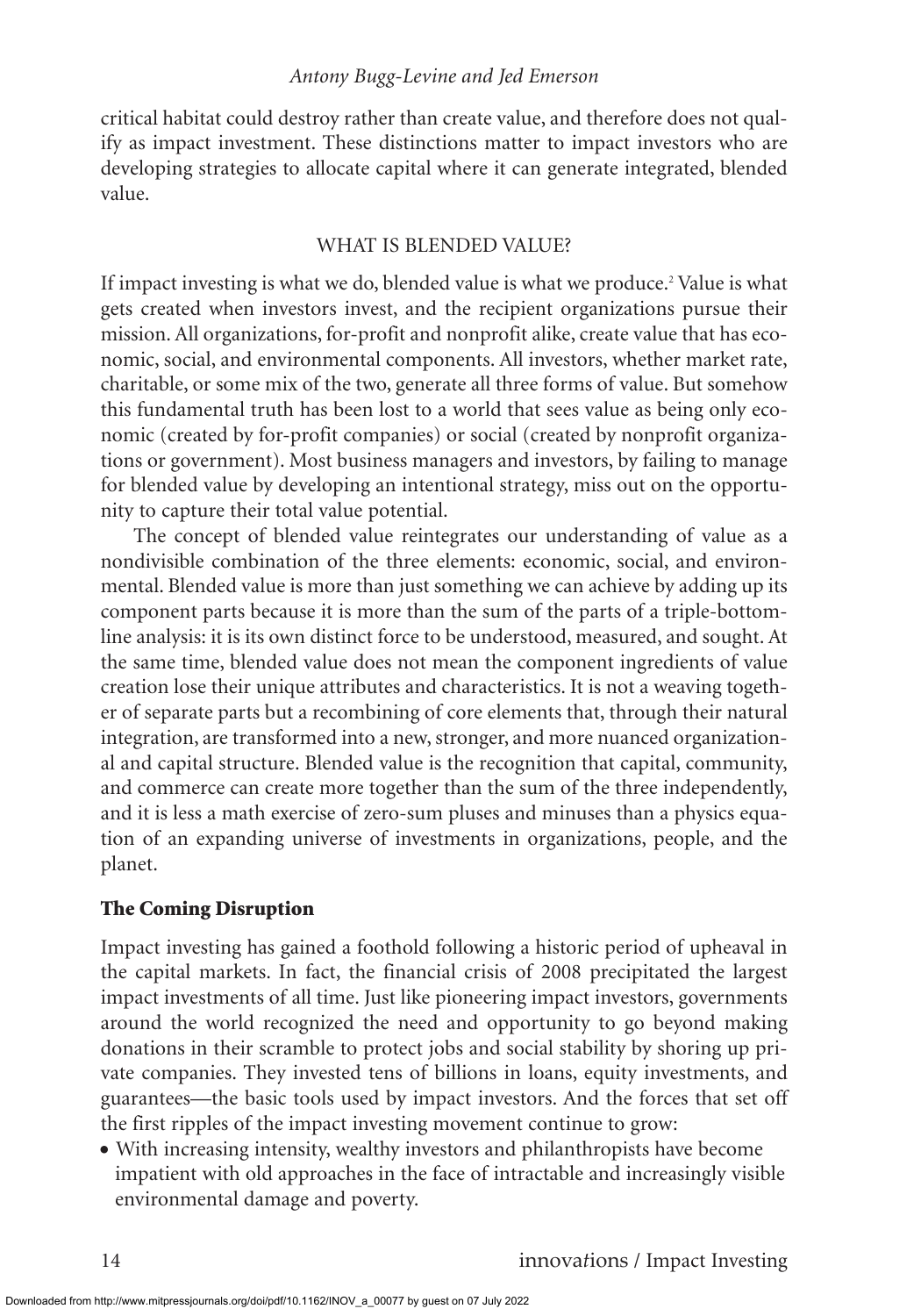# *Impact Investing*

- A new generation of business and socially savvy entrepreneurs is launching ventures across an array of regions and sectors that creatively structure investment capital to tackle society's challenges and pursue new market opportunities.
- Cash-strapped governments are redefining their relationships with private business as demographic realities force a reexamination of fundamental components of the social contract.
- The rise of online social networking platforms enables thousands of investors to talk, share, and engage with each other as they identify, vet, and invest in social entrepreneurs the world over.

These forces are finding their outlet in impact investing for blended value. Implementing this simple concept is not easy. Although impact investors see the opportunities in an integrated approach, our systems have not yet caught up, and frustration abounds as the old only grudgingly gives way to the new.

The current of impact investing is stirring the waters of a bifurcated world still organized to separate profit-making from social and environmental problem-solving. For now, this bifurcated world channels the energy of impact investors into the hidden pools and underground rivers on the margins of mainstream investment and philanthropic activity. But, like water, impact investing has a powerful ability to reshape the world it flows through. The gathering force of impact investment activity is wearing away the bedrock of seemingly immovable institutions and investment practices.

Impact investors will not long be content to force-fit their aspirations into a set of systems created to support the bifurcated vision. Therefore, these systems will inevitably change under the collective weight of a new generation of investors, entrepreneurs, and government officials coming together in the pursuit of blended value:

- In the bifurcated world, established for-profit and nonprofit business models facilitate separate profit-maximizing investments and philanthropic contributions. In the world of blended value, a new class of social enterprises will organize to maximize the full blended value of investment.
- In the bifurcated world, laws and regulations clearly define and protect traditional entrepreneurs, investors, and philanthropists. They are ill suited to understand, yet alone guide, enterprises and investors seeking to maximize blended value. In the world of blended value, governments will determine how to harness impact investment to complement public resources in capitalizing solutions to society's most pressing challenges.
- In the bifurcated world, we know how to measure the value of financial investments and are getting better at describing the social impact of charity. In the world of blended value, we will create a common language and measurement systems will ensure that we steer our capital and attention to the enterprises most adept at creating profit along with social value.
- In the bifurcated world, clear pathways exist for talented people to cultivate the necessary skills and navigate separate careers in charity or business. In the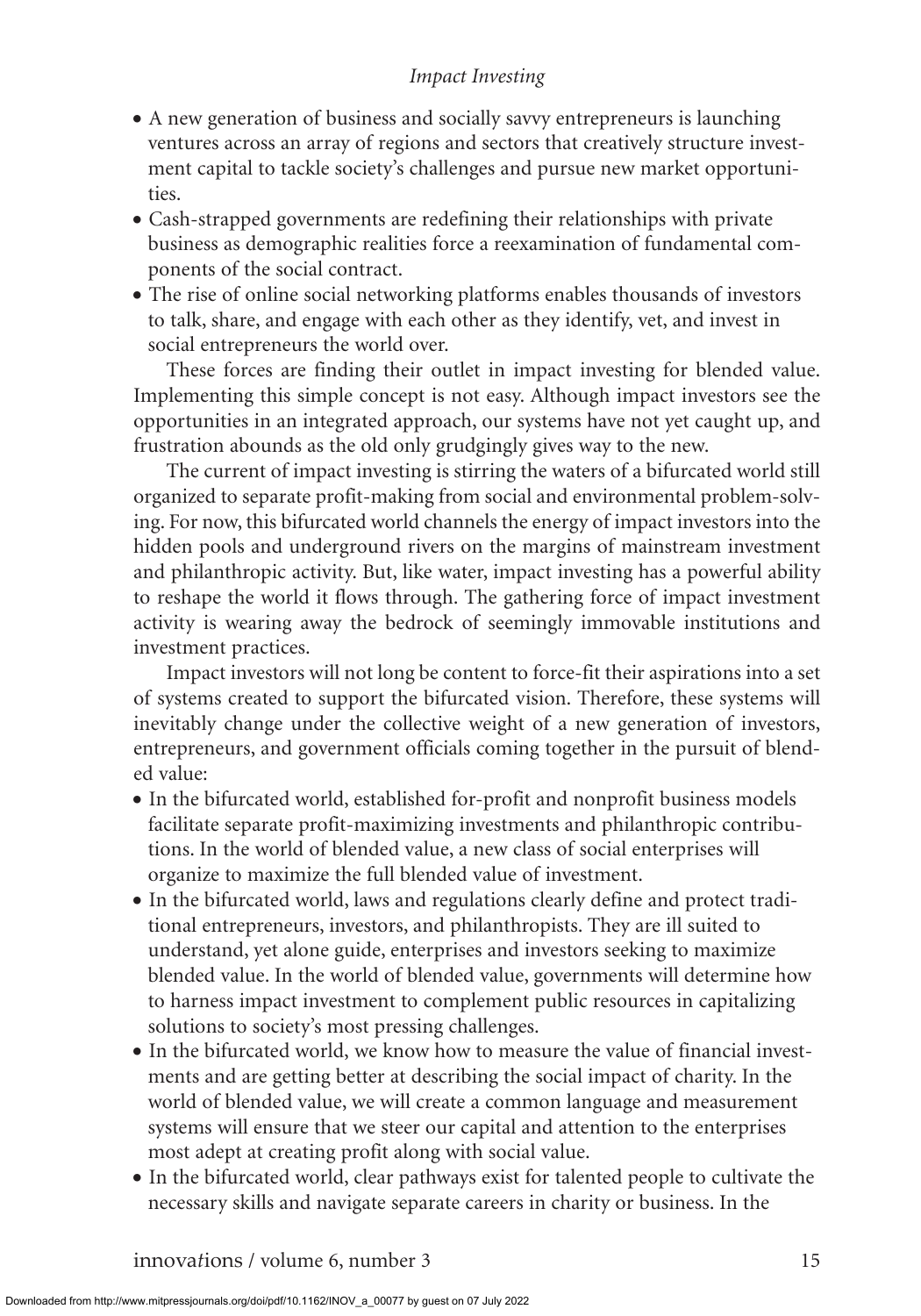world of blended value, we will need new approaches to find and develop the professionals who want to apply their business savvy to simultaneously create wealth and tackle social and environmental challenges.

• In the bifurcated world, a vast array of institutions constitutes the capital markets that separately facilitate exchanges between the donor and the charity and the investor and the business. In the world of blended value, these capital markets will turn to the task of connecting impact investors and social entrepreneurs.

We do not want to overstate the changes that are occurring or the challenges that arise from being able to sustain innovations that lead to blended value. The bifurcated world will certainly linger, as separating investing and charity will continue to make sense to many people. However, some established systems will inevitably adapt, while others will become increasingly isolated as they fail to evolve in response to the new conditions and are replaced by new systems that do.

#### DEVASTATION OR RENEWAL?

Waves can create devastation when they wash ashore with uncontrolled force, but they also can be a force for renewal. Having emerged from the sustainable investing and divestment campaigns of the 1970s and 1980s, the wave of socially responsible investing has altered how executives in many industries engage with customers, regulators, and society. Impact investing in turn has emerged from the conditions that wave created, and it has the potential to be even more disruptive.

What will result from this growing wave of impact investing? Will it undermine support for philanthropy and draw resources away from more productive investment? Will it be the force that brings about renewal and provides the energy that enables us to tackle the seemingly impossible challenges we face? Or will it just fade away, as so many other waves have in the past, without making much of a difference at all?

The answer will come from how we prepare to harness its power. We will need to see the ripples for the mighty current they can become. Actors on both sides of the checkbook—those investing and those receiving investments—need to recognize that we are all part of something potentially more powerful than we can be alone. This is easy to affirm but difficult to put into practice. Many individuals are only beginning to understand the full extent of the shared approaches and values that unite them with others in this newly emerging capital market. We will be called on to take a leap of faith and believe that supporting this new industry will serve us and the rest of the world more effectively than preserving our small niches.

We must also collectively resist the danger that impact investing will become a mere marketing tool. The term's very resonance is its greatest threat. Tempted by the good intentions of clients, institutional asset managers may co-opt the spirit of impact investing by structuring investment products that appear to create value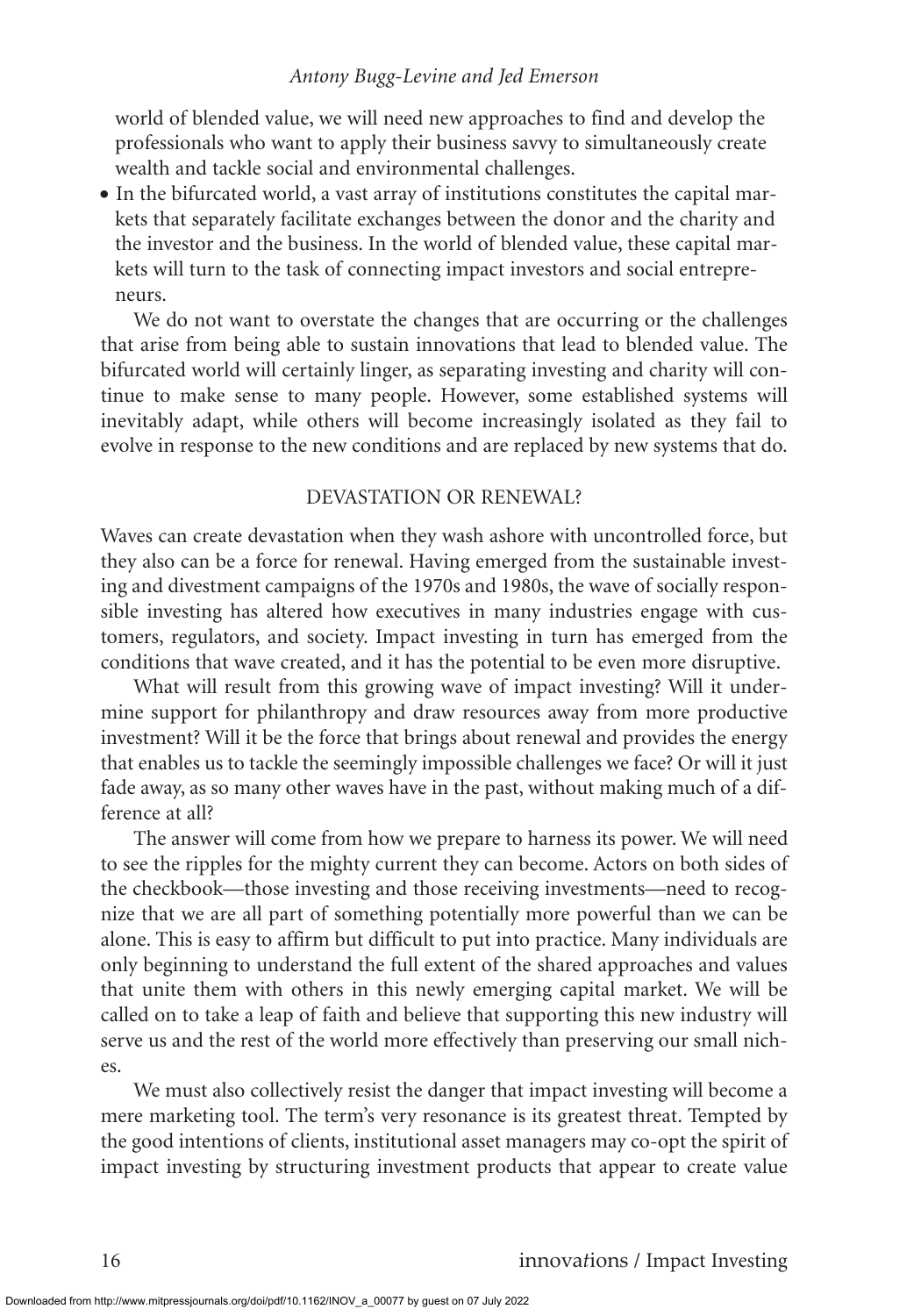but avoid the hard work required to generate more than just nice stories with pictures.

And just like a flowing river, the current of impact investing will create opportunities that we must be organized to capture. New laws, new systems for measuring value, new capital market innovators, new approaches to cultivating leadership—these will be the drivers that convert this current into a powerful force. To build them will require all of us to abandon our assumptions and our self-right-

eousness and to collaborate with people and institutions we may have comfortably ignored in the past.

Ultimately, impact investing for blended value offers an integrated system of thinking and practice that is springing forth in a world where a different system currently dominates. When systems clash, opportunities and frustrations abound. But once we realize that impact investing is a systems-building task, we can draw from the lessons of history about what it has taken to effect similar change in the past. These lessons tell us that great change is possible when people not used to working together collaborate to combine existing ideas into new possibilities. They teach us that we cannot change a system with persuasive analysis alone and must apply the full range of our emotional and spiritual

What will result from this growing wave of impact investing? Will it undermine support for philanthropy and draw resources away from more productive investment? Will it be the force that brings about renewal and provides the energy that enables us to tackle the seemingly impossible challenges we face? Or will it just fade away, as so many other waves have in the past, without making much of a difference at all?

intelligence. These lessons remind us to recognize the power systems have to shape us all—as well as the power each of us has to participate in changing them.

Building this new system will not be a linear process. We will define strategies and move toward goals, but we will also experience ebbs and flows, forward movement and lateral drifts. We will get there, but it will take time, focus, and commitment. And impact investing will always involve the precarious ride at the apex of profit and purpose.

Impact investing is not about bumper-sticker solutions to feeding the billions or saving the planet, and you are not passive observers of this new system. By

innova*t*ions / volume 6, number 3 17